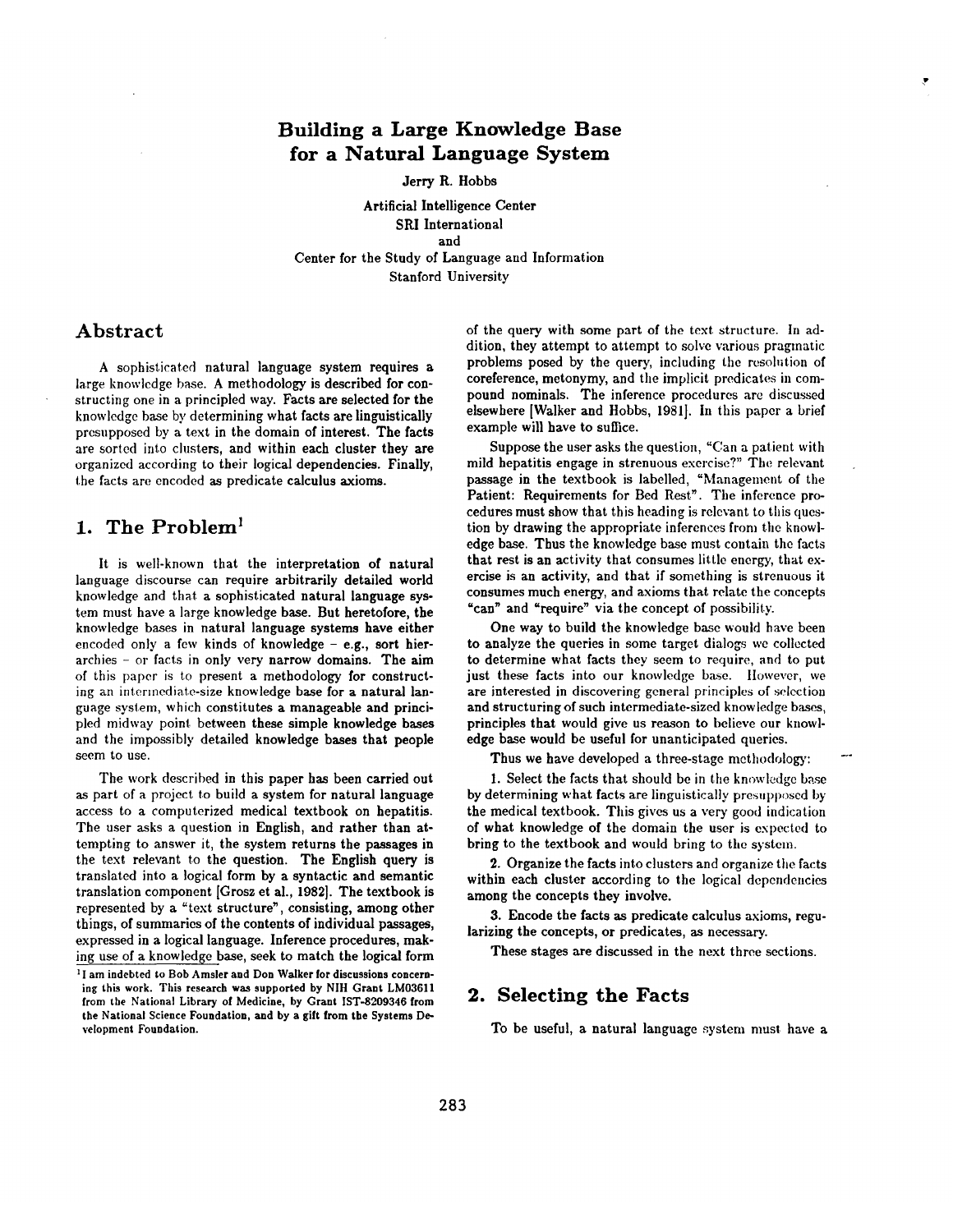large vocabulary. Moreover, when one sets out to axiomatize a domain, unless one has a rich set of predicates and facts to be responsible for, a sense of coherence in the axiomatization is hard to achieve. One's efforts seem *ad hoc.* So the first step in building the knowledge base is to make up an extensive list of words, or predicates, or concepts (the three terms will be used interchangeably here), and an extensive list of relevant facts about these predicates. We chose about 350 words from our target dialogs and headings in the textbook and encoded the relevant facts involving these concepts. Because there are dozens of facts one could state involving any one of these predicates, we were faced with the problem of determining those facts that would be most pertinent for natural language understanding in this domain.

Our principal tool at this stage was a full-sentence concordance of the textbook, displaying the contexts in which the words were used. Our method was to examine these contexts and to ask what facts about each concept were required to justify each of these uses, what did their uses linguist ically presuppose.

The three principal linguistic phenomena we looked at were predicate-argument relations, compound nominals, and conjoined phrases. As an example of the first, consider two uses of the word "data". The phrase "extensive data on histocompatibility antigens" points to the fact about data that it is a set (justifying "extensive") of particular facts *about some subject* (justifying the "on" argument). The phrase "the data do not consistently show ..." points to the fact that data is assembled to support some conclusion. To arrive at the facts, we ask questions like "What is data that it can be extensive or that it can show something?" For compound nominals we ask, "What general facts about the two nouns underlie the implicit relation?" So for "casual contact circumstances" we posit that contact is a concomitant of activities, and the phrase "contact mode of transmission" leads us to the fact that contact possibly leads to transmission of an agent. Conjoined noun phrases indicate the existence of a superordinate in a sort hierarchy covering all the conjoined concepts. Thus, the phrase "epidemiology, clinical aspects, pathology, diagnosis, and management" tells us to encode the facts that all of these are aspects of a disease.

As an illustration of the method, let us examine various uses of the word "disease" to see what facts it suggests:

- "destructive liver disease": A disease has a harmful effect on one or more body parts.
- "hepatitis A virus plays a role in chronic liver disease": A disease may be caused by an agent.
- "the clinical manifestations of a disease": A disease is detectable by signs and symptoms.
- "the course of a disease" : A disease goes through several stages in time.
- "infectious disease": A disease can be transmitted.
- '% notifiable disease": A disease has patterns in the population that can be traced by the medical community.

We emphasize that this is not a mechanical procedure but a method of discovery that relies on our informed intuitions. Since it is largely background knowledge we are after, we can not expect to get it directly by interviewing experts. Our method is a way of extracting it from the presuppositions behind linguistic use.

The first thing our method gives us is a great deal of selectivity in the facts we encode. Consider the word "animal". There are hundreds of facts that we know about animals. However, in this domain there are only two facts we need. Animals are used in experiments, as seen in the compound nominal "laboratory animal", and animals can have a disease, and thus transmit it, as seen in the phrase "animals implicated in hepatitis". Similarly, the only relevant fact about "water" is that it may be a medium for the transmission of disease.

Secondly, the method points us toward generalizations we might otherwise miss, when we see a number of uses that seem to fall within the same class. For example, the uses of the word "laboratory" seem to be of two kinds:

- 1. "laboratory animals", "laboratory spores", "laboratory contamination", "laboratory methods".
- 2. "a study by a research laboratory", "laboratory testing", "laboratory abnormalities", "laboratory characteristics of hepatitis A', "laboratory picture".

The first of these rests on the fact that experiments involving certain events and entities take place in laboratories. The second rests on the fact that information is acquired there.

A classical issue in lexical semantics that arises at this stage is the problem of polysemy. Should we consider a word, or predicate, as ambiguous, or should we try to find a very general characterization of its meaning that abstracts away from its use in various contexts? The concordance method suggests a solution. The rule of thumb we have followed is this: if the uses fall into two or three distinct, large classes, the word is treated as having separate senses,  $\Box$ whereas if the uses seem to be spread all over the map, we try to find a general characterization that covers them all. The word "derive" is an example of the first case. A derivation is either of information from an investigative activity, as in "epidemiologic patterns derived from historical studies", or of chemicals from body parts, as in "enzymes derived from intestinal mucosa". By contrast, the word "produce" (and the word "product"} can be used in a variety of ways: a disease can produce a condition, a virus can produce a disease or a viral particle, something can produce a virus ("the amount of virus produced in the carrier state"), intestinal flora can produce compounds, and something can produce chemicals from blood ("blood products"). All of this suggests that we want to encode only the fact that if x produces y, then x causes y to come into existence.

At this stage in our method, we aimed at only informal, English statements of the facts. We ended up with approximately 1000 facts for the knowledge base.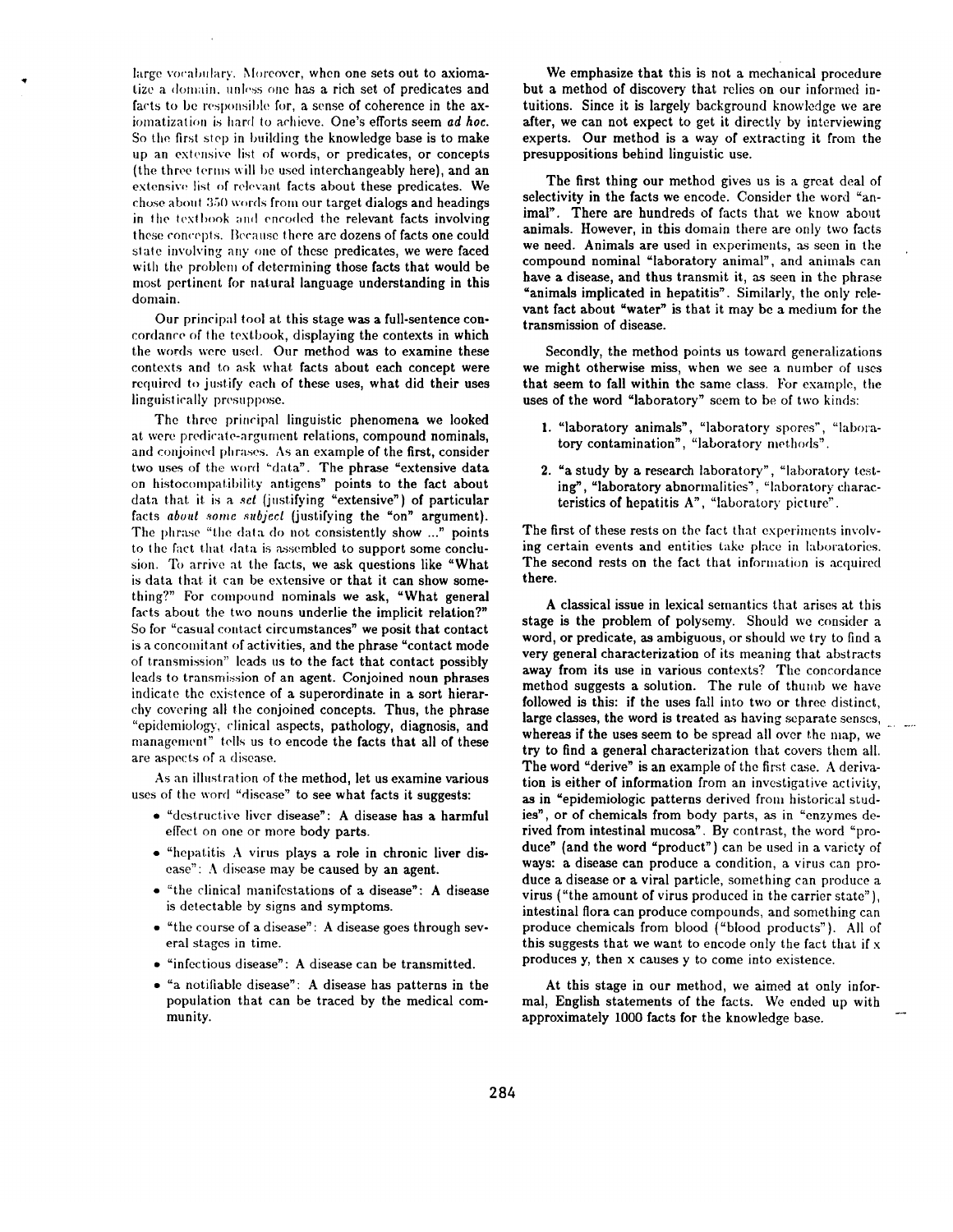### **3. Organizing the Knowledge Base**

The next step is to sort the facts into natural "clusters" (cf. [Hayes, 1984]). For example, the fact "If x produces y, then x causes y to exist" is a fact about causality. The fact "The replication of a virus requires components of a cell of an organism" is a fact about viruses. The fact "A household is an environment with a high rate of intimate contact, thus a high risk of transmission" is in the cluster of facts about people and their activities. The fact "If bilirubin is not secreted by the liver, it may indicate injury to the liver tissues" is in the medical practice cluster.

It is useful to distinguish between clusters of "core knowledge" that is common to most domains and "domainspecific knowledge". Among the clusters of core knowledge are space, time, belief, and goal-directed behavior. The domain-specific knowledge includes clusters of facts about viruses, immunology, physiology, disease, and medical practice. The cluster of facts about people and their activities lies somewhere in between these two.

We are taking a rather novel approach to the axiomatization of core knowledge. Much of our knowledge and language seems to be based on an underlying "topology", which is then instantiated in many other areas, like space, time, belief, social organizations, and so on. We have begun by axiomatizing this fundamental topology. At its base is set theory, axiomatized along traditional lines. Next is a theory of granularity, in which the key concept is "x is indistinguishable from y with respect to grain  $g''$ . A theory of scalar concepts combines granularity and partial orders. The concept of change of state and the interactions of containment and causality are given (perhaps overly simple) axiomatizations. Finally there is a cluster centered around the notion of a "system", which is defined as a set of entities and a set of relations among them. In the "system" cluster we provide an interrelated set of predicates enabling one to characterize the "structure" of a system, producer-consumer relations among the components, the "function" of a component of a system as a relation between the component's behavior and the behavior of the system as a whole, notions of normality, and distributions of properties among the elements of a system. The applicability of the notion of "system" is very wide; among the entities that can be viewed as systems are viruses, organs, activities, populations, and scientific disciplines.

Other general commonsense knowledge is built on top of this naive topology. The domain of time is seen as a particular kind of scale defined by change of state, and the axiomatization builds toward such predicates as "regular" and "persist". The domain of belief has three principal subclusters in this application: learning, which includes such predicates as "find", "test" and "manifest"; reasoning, explicating predicates such as "leads-to" and "consistent"; and classifying, with such predicates as "distinguish", "differentiate" and "identify". The domain of modalities explicates such concepts as necessity, possibility, and likelihood. Finally, in the domain of goal-directed behavior, we characterize such predicates as "help", "care" and "risk".

In the lowest-level domain-specific clusters - viruses,

immunology, physiology, and people and their activities we begin by specifying their *ontology* (the different sorts of entities and classes of entities in the cluster), the *inclusion relations* **among the classes, the behaviors of entities**  in the clusters and their interactions with other entities. The "Disease" cluster is axiomatized primarily in terms of a temporal schema of the progress of an infection. The cluster of "Medical Practice", or medical intervention in the natural course of the disease, can be axiomatized as **a**  plan, in the AI sense, for maintaining or achieving a state of health in the patient, where different branches of the plan correspond to where in the temporal schema for disease the physician intervenes and to the mode of intervention.

Most of the content of the domain-specific clusters is specific to medicine, but the general principles along which it was constructed are relevant to many applications. Frequently the best way to proceed is first to identify the entities and classification schemes in several clusters, state the relationships among the entities, and encode axioms articulating clusters with higher- and lower-level clusters. Often one then wants to specify temporal schemas involving interactions of entities from several domains and goal-directed intervention in the natural course of these schemas.

The concordance method of the second stage is quite useful in ferreting out the relevant facts, but it leaves some lacunae, or gaps, that become apparent when we look at the knowledge base as a whole. The gaps are especially frequent in commonsense knowledge. The general principle we follow in encoding this lowest level of the knowledge base is to aim for a vocabulary of predicates that is minimally adequate for expressing the higher-level, medical facts and to encode the obvious connections among them. One heuristic has proved useful: If the axioms in higher-level domains are especially complicated to express, this indicates that some underlying domain has not been sufficienlly explicated and axiomatized. For example, this consideration has led to a fuller elaboration of the "systems" domain. Another example concerns the predicates "parenteral", "needle" and "bite", appearing in the domain of "disease transmission". Initial attempts to axiomatize them in4icated the need for axioms, in the "naive topology" domain, about membranes and the penetration of membranes allowing substances to move from one side of the membrane to the other.

Within each cluster, concepts and facts seem to fall into small groups that need to be defined together. For example, the predicates "clean" and "contaminate" need to be defined in tandem. There is a larger example in the "Disease Transmission" cluster. The predicate "transmit" is fundamental, and once it has been characterized as the motion of an infectious agent from a person or animal to a person via some medium, the predicates "source", "route", "mechanism", "mode", "vehicle" and "expose" can be defined in terms of its schema. In addition, relevant facts about body fluids, food, water, contamination, needles, bites, propagation, and epidemiology rest on an understanding of "transmit". In each domain there tends to be a core of central  $\cdots$ predicates whose nature must be explicated with some care. A large number of other predicates can then be characterized fairly easily in terms of these.